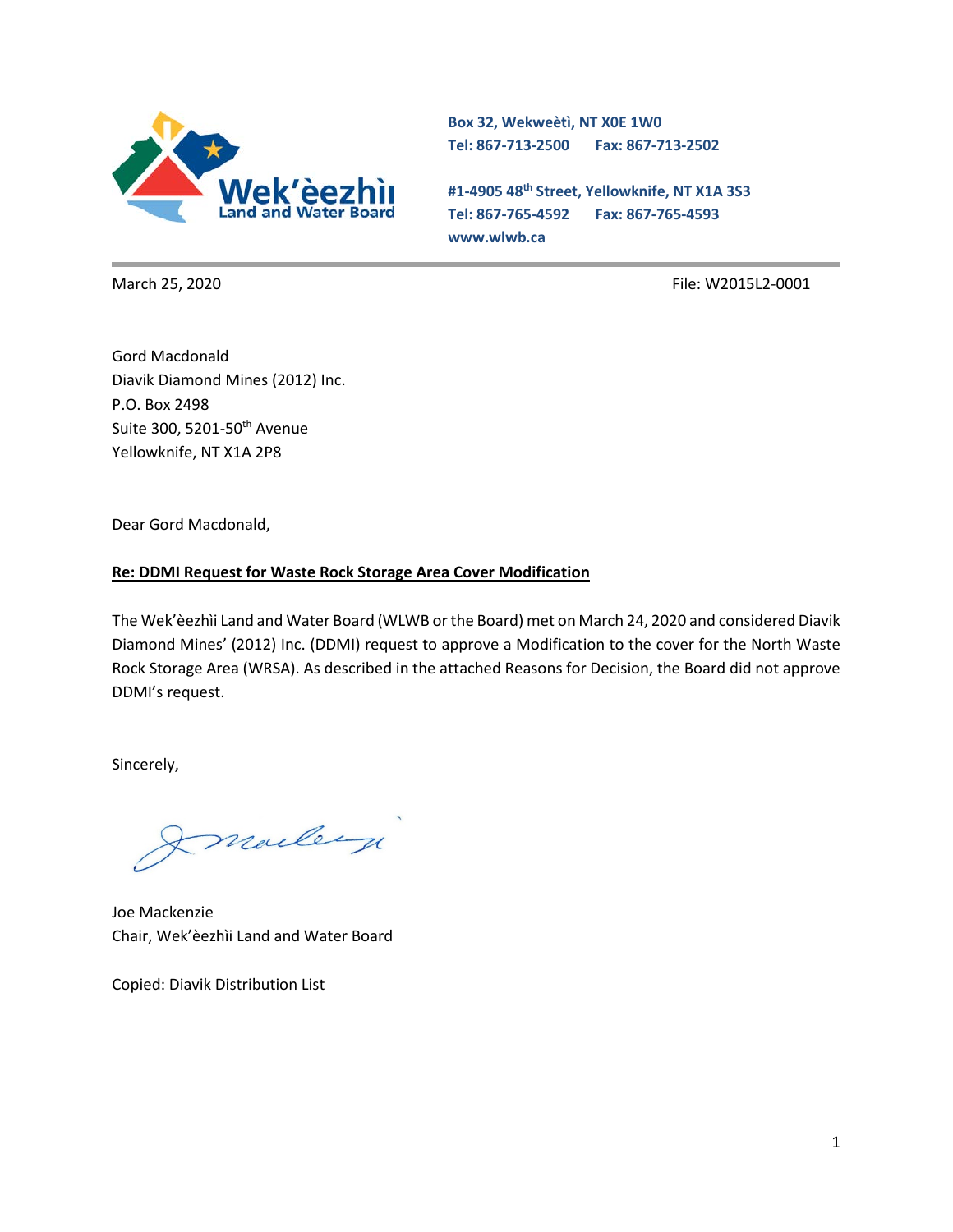

**Box 32, Wekweètì, NT X0E 1W0 Tel: 867-713-2500 Fax: 867-713-2502** 

**#1-4905 48th Street, Yellowknife, NT X1A 3S3 Tel: 867-765-4592 Fax: 867-765-4593 www.wlwb.ca**

# **Reasons for Decision**

| <b>Reference/File Number:</b> | W2015L2-0001                                                                     |
|-------------------------------|----------------------------------------------------------------------------------|
| Licensee:                     | Diavik Diamond Mines (2012) Inc.                                                 |
| Subject:                      | Request to Approve a Modification to the Waste Rock Storage Area<br>Cover Design |

# **Decision from the Wek'èezhìi Land and Water Board Meeting of March 24, 2020**

# **1.0 Decision**

On March 24, 2020, the Wek'èezhìi Land and Water Board (WLWB or the Board) considered Diavik Diamond Mines' (2012) Inc. (DDMI) request to approve a Modification to the North Waste Rock Storage Area (WRSA) cover design.<sup>[1](#page-1-0)</sup> This request was submitted under Part G, Condition 2 of DDMI's Water Licence W2015L2-0001 (the Licence). The Board made the following decisions:

- 1. The Board did not approve DDMI's proposed modification to the WRSA cover.
- 2. The Board requires DDMI to submit confirmation from Tetra Tech that the lakebed sediments have similar thermal properties and similar water retention to those used in the model, or commit to testing the lakebed sediment properties to verify that they are within the range of properties used in the model. DDMI must submit a letter within 45 days of the date of this Reasons for Decision with this information. If lakebed sediments lab testing is required, DDMI must indicate when the results and conclusions will be reported to the Board.

<span id="page-1-0"></span><sup>1</sup> See WLWB Online Registry for Diavik - Modification - [WRSA-NCRP Cover Modification Request -](http://registry.mvlwb.ca/Documents/W2015L2-0001/Diavik%20-%20Modification%20-%20WRSA-NCRP%20Cover%20Modification%20Request%20-%20Jan%209_20.pdf) Jan 9\_20.pdf.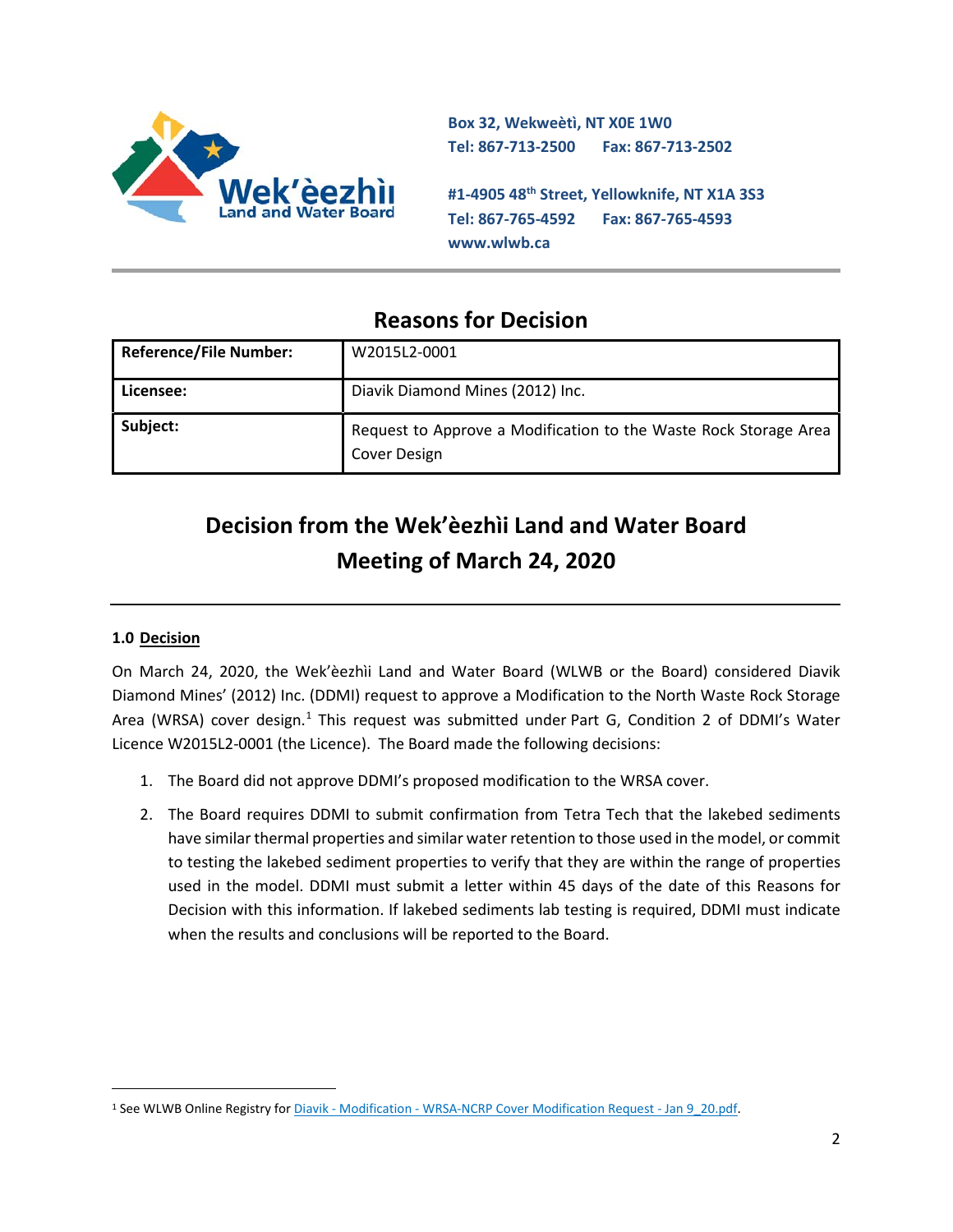#### **2.0 Background**

The Board approved the North WRSA cover design on February 9, [2](#page-2-0)018.<sup>2</sup> On January 9, 2020, DDMI submitted a request to modify the approved design for the North WRSA cover. DDMI proposed to reduce the till thickness cover from 1.5 meters to 1.0 meters for the top surface of the WRSA when the material contains greater than 10% gravimetric water content (GWC).

DDMI's submission was distributed for public review on January 16, 2020. Reviewers were asked to provide comments by February 13, 2020. Comments were received from Environment and Climate Change Canada (ECCC), the Environmental Monitoring Advisory Board (EMAB), and the Government of the Northwest Territories – Environment and Natural Resources (GNWT-ENR). The Wek'èezhìi Renewable Resources Board (WRRB) and Fisheries and Oceans Canada (DFO) indicated that they had no comments. Board staff also submitted questions. Proponent responses were submitted by the deadline of February 20, 2020. Reviewer comments and recommendations, as well as and proponent responses are available on the WLWB Online Registry.[3](#page-2-1)

SRK Consulting (SRK) provided expert input on DDMI's submission.

#### **3.0 Reasons for Decision**

The proposed modification is discussed in Section 3.1. In addition, an issue related to lakebed sediments arose during review of the proposed modification and is discussed in Section 3.2.

# **3.1 Proposed Cover Modification**

In its approval of the WRSA cover design, the Board stated the following:

While DDMI has adequately demonstrated through thermal modelling, field tests, and design that their freeze encapsulation cover is plausible, the Board is not convinced that the till layer construction and associated QA/QC plan will ensure consistent performance through all areas of the cover as predicted.<sup>[4](#page-2-2)</sup>

Similarly, the Board stated the following:

Although the test pile data is informative, the incomplete information presented does not allow the Board to reach the same level of certainty regarding the test pile data as has been reached by DDMI. As a result, due to the significant heterogeneity of the till material, coupled with the placement methods and the limited QA/QC, the Board concludes that there could be portions of the cover that do not attain the necessary minimum moisture

<span id="page-2-0"></span><sup>&</sup>lt;sup>2</sup> See WLWB Online Registry for *Diavik - Closure and Reclamation Plan - WRSA - [Directive and Reasons for Decision -](http://registry.mvlwb.ca/Documents/W2015L2-0001/Diavik%20-%20Closure%20and%20Reclamation%20Plan%20-%20WRSA%20-%20Directive%20and%20Reasons%20for%20Decision%20-%20Feb%209_18.pdf) Feb 9 18.pdf.* 

<span id="page-2-1"></span><sup>&</sup>lt;sup>3</sup> See WLWB Online Registry for Diavik - Modification - [WRSA-NCRP Cover Modification Request -](http://registry.mvlwb.ca/Documents/W2015L2-0001/Diavik%20-%20Modification%20-%20WRSA-NCRP%20Cover%20Modification%20Request%20-%20Review%20Summary%20and%20Attachments%20-%20Feb%2020_20.pdf) Review Summary and [Attachments](http://registry.mvlwb.ca/Documents/W2015L2-0001/Diavik%20-%20Modification%20-%20WRSA-NCRP%20Cover%20Modification%20Request%20-%20Review%20Summary%20and%20Attachments%20-%20Feb%2020_20.pdf) - Feb 20\_20.

<span id="page-2-2"></span><sup>4</sup> See WLWB Online Registry for Diavik - Closure and Reclamation Plan - WRSA - [Directive and Reasons for Decision -](http://registry.mvlwb.ca/Documents/W2015L2-0001/Diavik%20-%20Closure%20and%20Reclamation%20Plan%20-%20WRSA%20-%20Directive%20and%20Reasons%20for%20Decision%20-%20Feb%209_18.pdf) Feb 9\_18.pdf.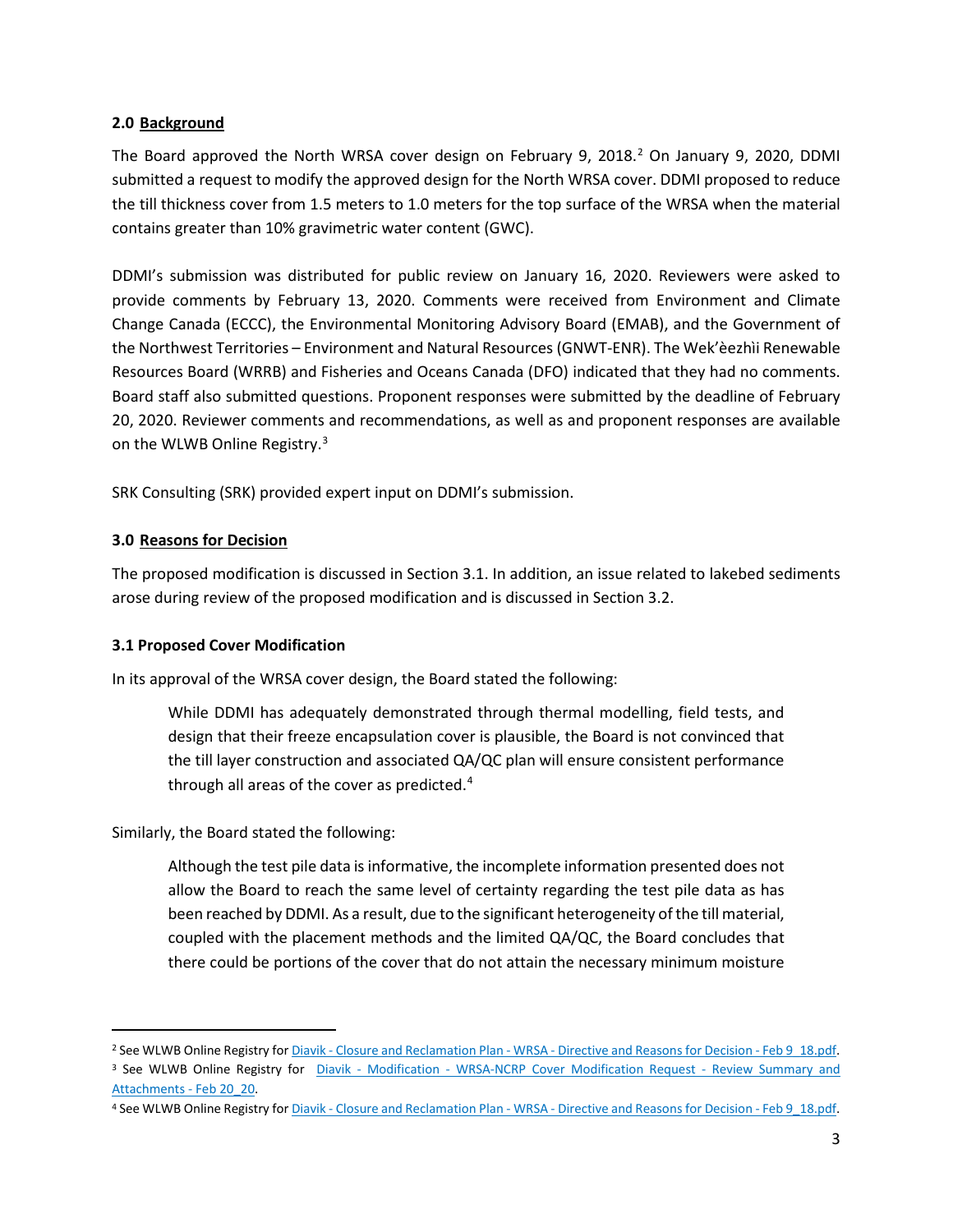content, and as a result the active layer thickness as modelled would not materialize in those areas.<sup>[5](#page-3-0)</sup>

The Board also emphasized the importance of applying engineering judgement because climate change modeling is only feasible to the year 2100, yet the cover must perform well beyond that time. The Board required DDMI to install instrumentation clusters and increase the construction quality assurance/quality control (QA/QC) sampling frequency, and determined that a security holdback would be required. These measures help to address the uncertainty, and in combination with the other reasons expressed in the Board's February 9, 2018 Reasons for Decision,<sup>[6](#page-3-1)</sup> allowed the Board to approve the cover design such that progressive reclamation could begin. Nonetheless, significant uncertainty in performance of the cover system remains.

DDMI predicts that the requested thinner till layer would mean that the active layer penetrates to essentially the bottom of the till layer, leaving no buffer, as noted by EMAB (comment 4). The Board has previously noted that thawing of some of the Type III rock has not been demonstrated to be acceptable.<sup>[7](#page-3-2)</sup> ECCC pointed to the potential for thawing of the PAG rock during warmer years, and indicated that the previously approved cover thickness is a more conservative approach to ensure thawing does not penetrate into the PAG rock (ECCC comment 1). The Board agrees with ECCC and is of the view that a design that brings the cover right up to the edge of performance while not addressing significant uncertainties, is not adequate. Similarly, the GNWT-ENR noted (comment 2) that the uncertainties expressed by the Board with the approval of the cover remain, and yet DDMI has proposed a potentially less conservative cover design. The Board notes that DDMI has not indicated that there is insufficient till for the approved cover. Even if till quantities were low for the approved cover, DDMI should propose a cover design modification that provides adequate certainty that the cover will perform over 100 plus years.

Further, as part of its Modification request, DDMI submitted a memo from Tetra Tech regarding additional thermal modelling (using the same model that was used for the approved cover design) to determine whether the proposed design change is acceptable. Tetra Tech determined that when the material contains greater than 10% moisture content, the thawing front would be at depths between 3.90 m to 4.00 m after 100 years under the projected mean climate change scenario.<sup>[8](#page-3-3)</sup> DDMI was asked whether the company could provide Tetra Tech's opinion on the adequacy of the reduced till thickness (WLWB staff comment 1). In response, DDMI referred to the memo it submitted from Tetra Tech, however, the memo does not include an opinion from Tetra Tech that the reduced till thickness is adequate. The memo stated

<span id="page-3-0"></span><sup>5</sup> See WLWB Online Registry for Diavik - Closure and Reclamation Plan - WRSA - [Directive and Reasons for Decision -](http://registry.mvlwb.ca/Documents/W2015L2-0001/Diavik%20-%20Closure%20and%20Reclamation%20Plan%20-%20WRSA%20-%20Directive%20and%20Reasons%20for%20Decision%20-%20Feb%209_18.pdf) Feb 9\_18.pdf.

<span id="page-3-1"></span><sup>6</sup> See WLWB Online Registry for Diavik - Closure and Reclamation Plan - WRSA - [Directive and Reasons for Decision -](http://registry.mvlwb.ca/Documents/W2015L2-0001/Diavik%20-%20Closure%20and%20Reclamation%20Plan%20-%20WRSA%20-%20Directive%20and%20Reasons%20for%20Decision%20-%20Feb%209_18.pdf) Feb 9\_18.pdf.

<span id="page-3-2"></span><sup>7</sup> See WLWB Online Registry for Diavik - Closure and Reclamation Plan - WRSA - [Directive and Reasons for Decision -](http://registry.mvlwb.ca/Documents/W2015L2-0001/Diavik%20-%20Closure%20and%20Reclamation%20Plan%20-%20WRSA%20-%20Directive%20and%20Reasons%20for%20Decision%20-%20Feb%209_18.pdf) Feb 9\_18.pdf. The Board presented an estimate of the effects of thawing 0.6 meters of PAG rock.

<span id="page-3-3"></span><sup>8</sup> Board staff asked why the predicted thaw depth is reported as a range, (WLWB staff comment 1), however, DDMI's response did not clarify why the model output a range, rather than a single thickness. Nonetheless the lower end of the range is very close to the proposed 4-meter cover thickness, and the upper end is right at the cover thickness, so there is virtually no buffer even when considering the predicted thaw depth as a range of values.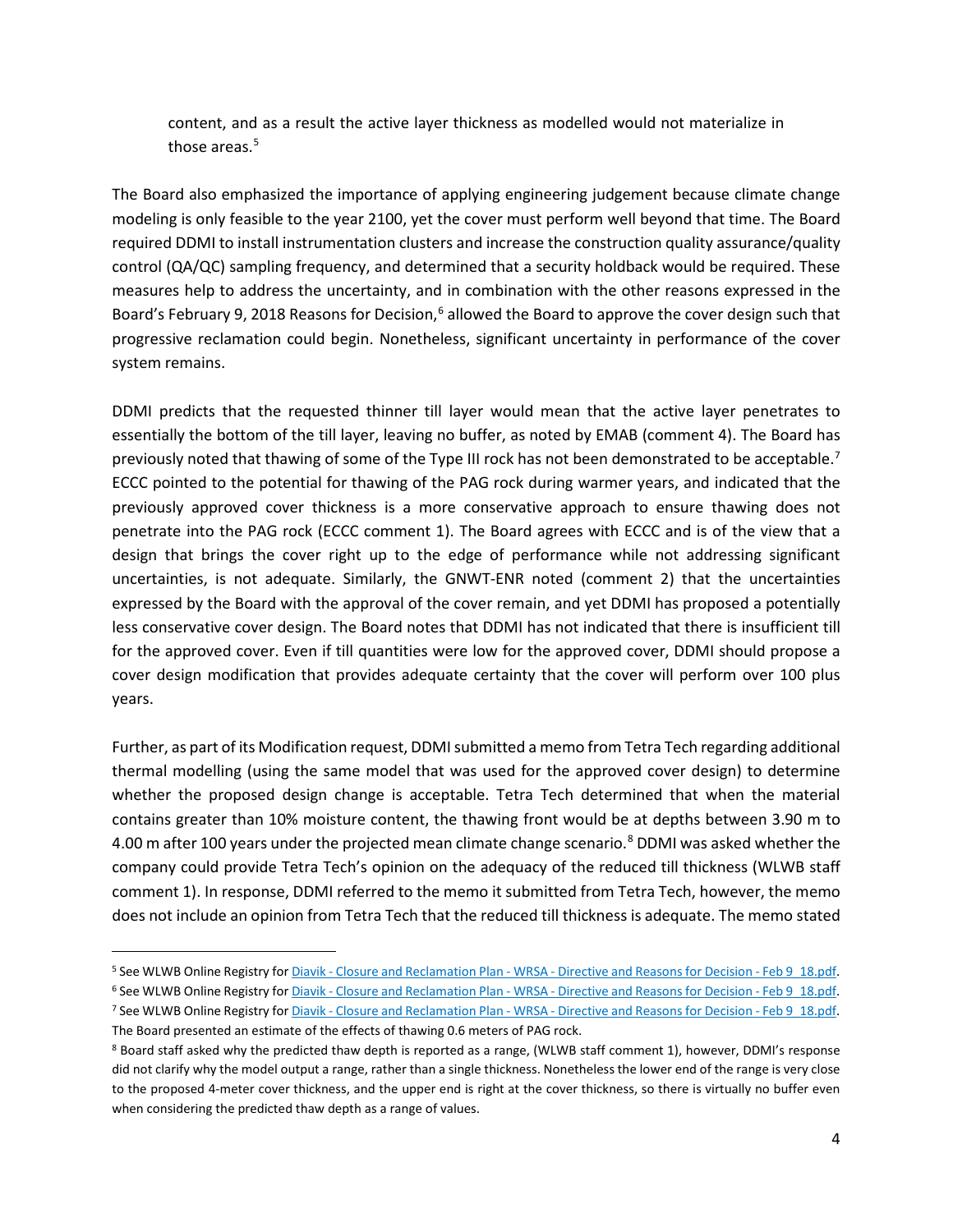that Tetra Tech concluded that "[t]he thermal results demonstrate that the thawing front would be at depths between 3.90 m to 4.00 m after 100 years under the projected mean climate change scenario, which is still within the cover system, but nearly penetrates to Type III rock layer underneath." The lack of an opinion from Tetra Tech is in contrast to the other memo DDMI submitted to support the cover design modification, which was from Golder Associates Ltd. (Golder) and addressed stability. In that memo, Golder stated: "Based on the results presented above, Golder can confirm that a reduction in till thickness on the top surface of the NCRP will not affect the overall stability of the cover system." A professional opinion from Tetra Tech on the adequacy of the reduced till layer would have better supported DDMI's proposed Modification to the cover.

The Board concluded that DDMI's proposal to reduce the till layer, leaving no buffer, is not acceptable. It does not demonstrate the level of engineering judgement the Board was referring to when it stated that appropriate engineering judgement must be applied. There should be reasonable confidence that the design will perform as required. Although DDMI proposed that if the areas with thinner till do not perform as the company anticipates, the company will add additional non-PAG rock to the cover, the Board finds that this is not a sufficiently conservative approach. The initial cover design should be developed to meet performance expectations, with allowances for uncertainty in the modeling, underlying assumptions, and construction methods. It may be possible to propose an alternate design that achieves this, however, the Board is of the view that DDMI's proposed modification does not.

The reasons presented above on their own support a Board decision to deny DDMI's proposed cover design Modification request. In addition, new uncertainties are apparent from DDMI's submission:

- As noted by EMAB (comment 5), much of the till that has already been placed has a moisture content below the design specification of 10% moisture content.
- As noted by EMAB (comment 3), much of the till that has been placed to date is below the design thickness of 1.5 m. Further, settling or impingement of till into the underlying rock could result in thicknesses below 1.5 meters after rock placement. The Board currently does not require DDMI to seek approval prior to placement of the rock layer on top of the till. The Board advises DDMI that the company must ensure that the till is placed such that it will remain at a minimum of 1.5 meters thick post-closure. DDMI should ensure that the documentation submitted in its Reclamation Completion Report (RCR) demonstrates that the till and rock thickness was achieved and will be maintained. This should include till and rock isopach maps generated from surface grade measurements that follow industry best practice for development of as-built documentation, preferably with sign-off from the professional engineer responsible for cover construction.
- DDMI referenced a memo by Leslie Smith to support its conclusions but did not provide the memo to the Board as supporting evidence, and provided a redacted version to EMAB, which raised concerns for EMAB (EMAB comment 7).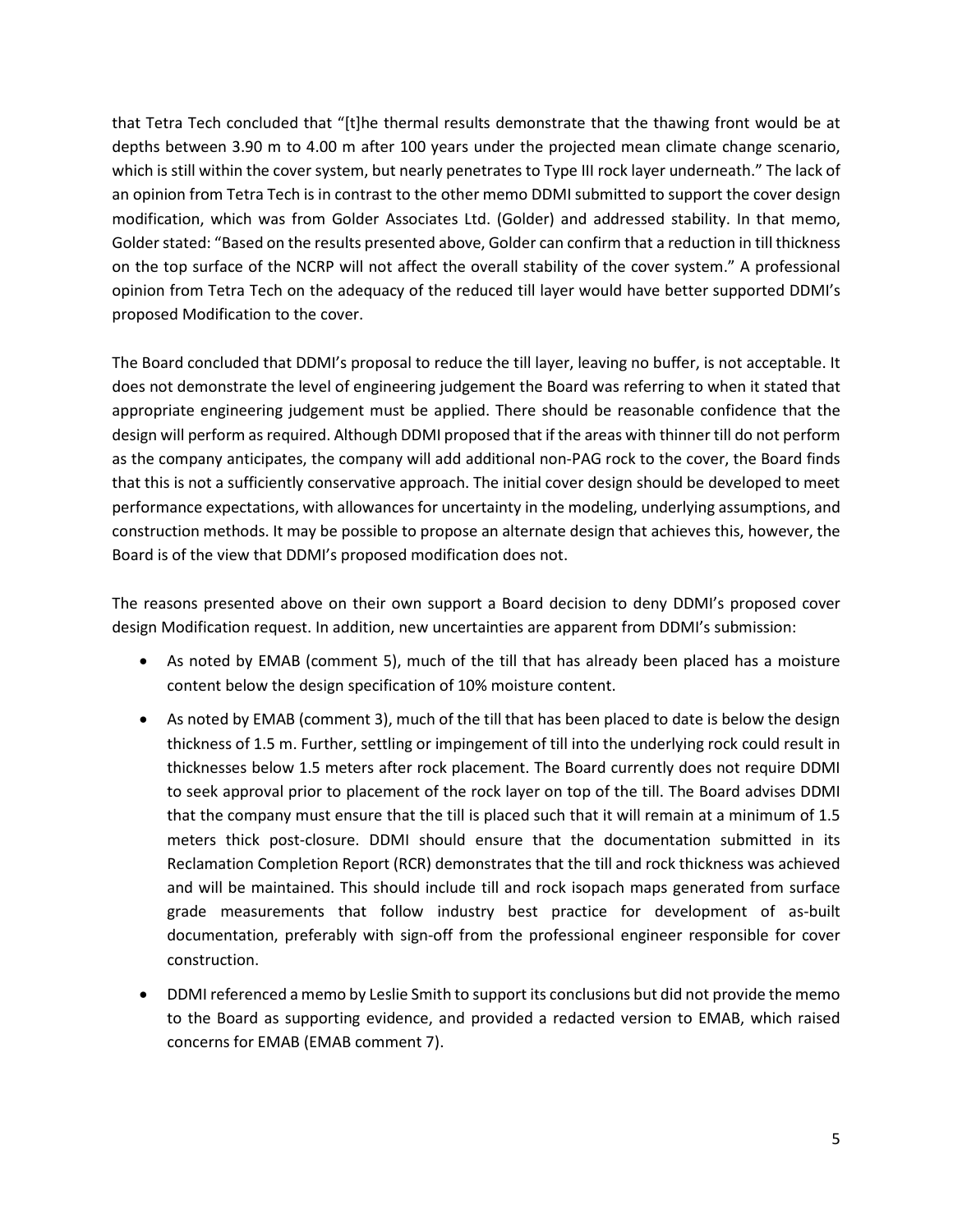The Board also has concerns with DDMI's proposed method for determining where the till can be thinner and where instrumentation will be placed for future monitoring:

- The proposed sampling is not sufficient to account for potential vertical and lateral variability in till properties, as noted by EMAB (comment 6). Although DDMI indicated that samples are taken at a minimum depth of 0.3 meters and that the company collects a profile of the till layer (response to WLWB staff comment 5), data showing a vertical profile was not presented to support the proposed cover design. As noted by EMAB (comment 6), "it is almost certain that the water content of the till will not be uniform with depth. It is also expected that the water content near the bottom of the layer could be reduced due to drainage into the Type III waste rock. This certainly will be the case in the early period after placement."
- DDMI proposed in its request for approval of the cover Modification that the criteria for determining where till can be thinner should be 10% GWC. DDMI did not identify a criteria for the fines content of the till. Although in its response to comments, DDMI indicated that fines content will also be measured and considered, the company made contradictory statements regarding what the criteria for thinner till placement would be:

A conservative approach will be used to determine if the till thickness can be reduced based on the results of the two quality control testing (grain size and moisture content). If the area contains a moisture content great than 10% GWC (gravimetric water content), the till thickness will be deemed acceptable if >1.0m thick (response to WLWB staff comment 2).

For clarity, use of moisture content alone to determine areas where the cover can be thinner, without considering fines content, is not sufficient to select locations for the modified cover. The fines content (at multiple depths) will indicate water retention over the long term, as noted by the GNWT-ENR (comment 4).

• DDMI has not demonstrated that the instrumentation it has proposed to monitor the areas of reduced till thickness (a single vertical thermistor in the thinnest area, with no ability to collect moisture content) is enough to verify the performance of those areas.

# **Decision #1: The Board did not approve DDMI's proposed modification to the WRSA cover.**

The Board requires DDMI to continue constructing the cover in accordance with the approved design.

# **3.2 Lakebed Sediments**

DDMI's request to approve a cover design modification indicated that some of the till layer contains lakebed sediments (LBS). In its response to WLWB staff comment 11, DDMI noted that 23% of the cover placed to date on the top of the WRSA is a natural mixture of till and LBS from A21 pit. DDMI explained that "avoiding any till material which included a proportion of lakebed sediments would have significantly reduced material availability and negatively impacted progressive reclamation activities." The material was placed on the top of the WRSA because lakebed sediments on the slopes could flow downwards, and